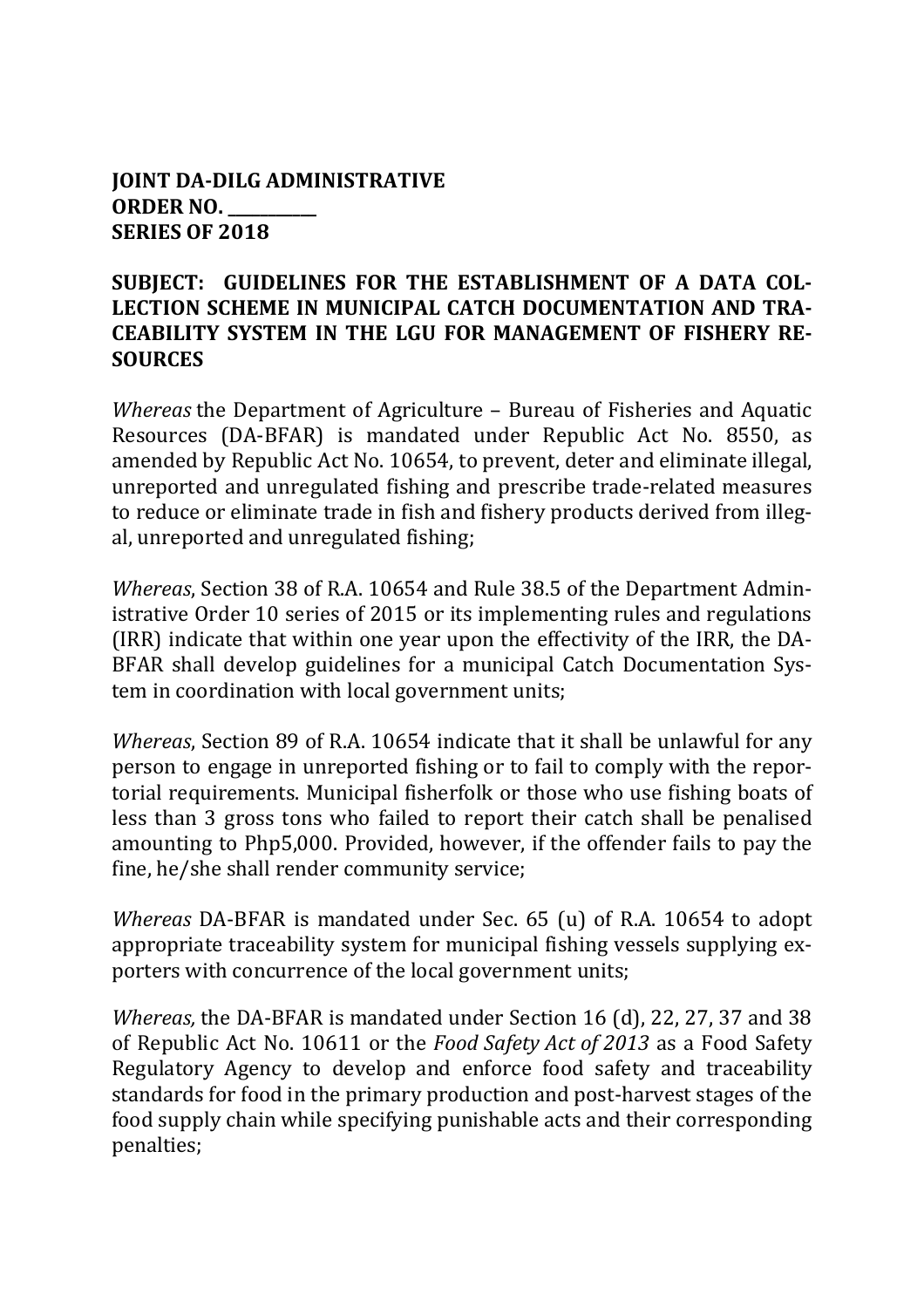*Whereas* the Local Government Units (LGU) have the authority and jurisdiction over the municipal waters measured within fifteen (15) kilometres from the shoreline under Republic Act No. 7160;

Whereas under Executive Order No. 305 devolves the registration of municipal fishing boat that weigh less than 3.0 gross tons fall under the LGUs;

*Whereas* the Department of Interior and Local Government (DILG), advises the President in the promulgation of policies, rules and regulations and other issuances on the general supervision over LGUs and on public order and safety;

*Whereas* DA and DILG recognize the important contribution of civil society organizations, non-government organizations, and people's organizations as partners in the conservation and management of fisheries and aquatic resources at the local and national level;

*Whereas* DA and DILG recognise that catch documentation and traceability are important tools in effective conservation and management of fisheries and aquatic resources in the Philippines and an important compliance tool to the demands of consumers in domestic and international market.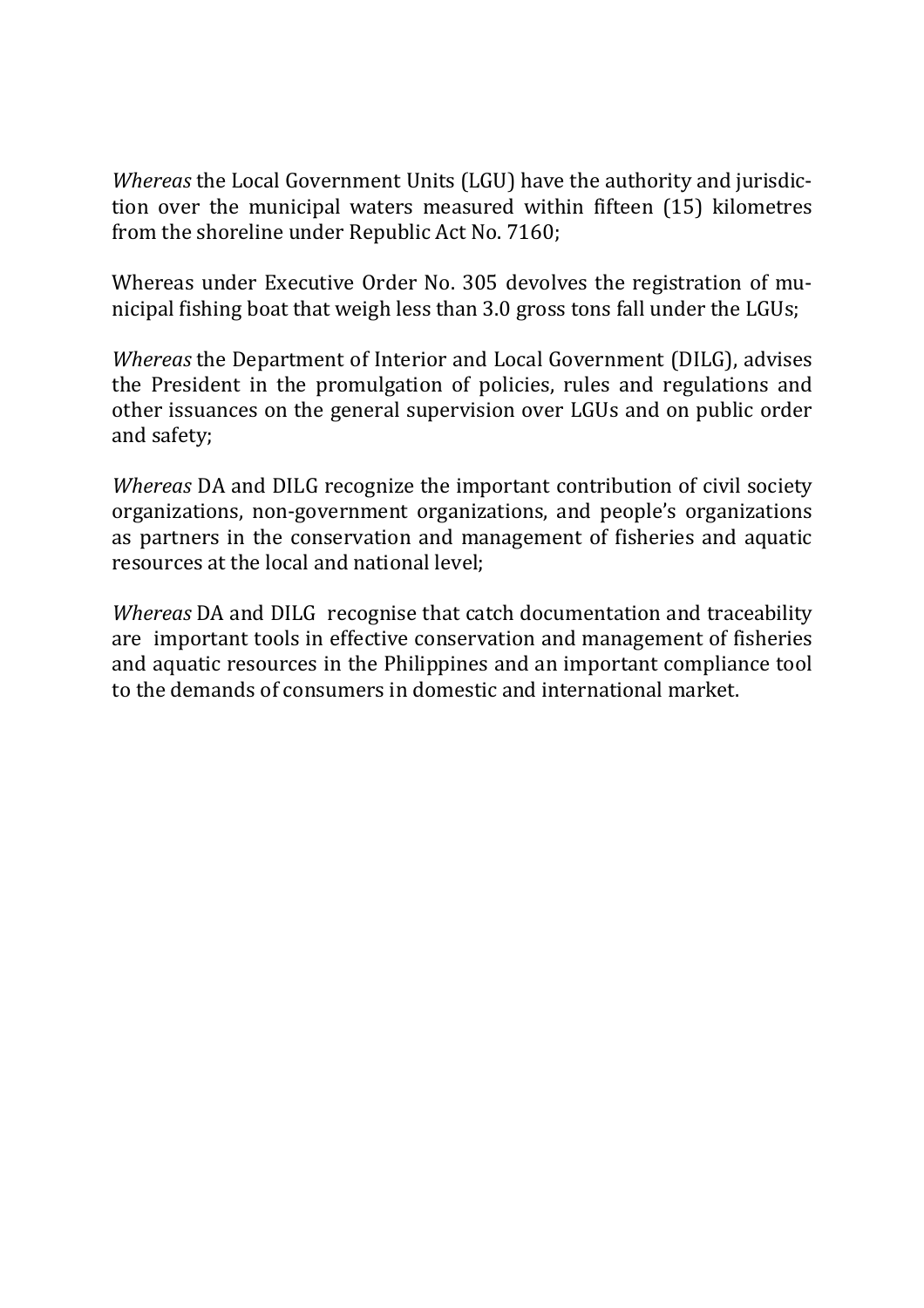**Section 1. Objectives.** The general objective of this Order is to establish a standardized data collection system at the local government level in order to provide a management tool to prevent, deter and eliminate illegal, unreported and unregulated fishing (IUUF), implement food safety requirements and ensure continued market access of fish and fishery products.

## **Section 2.Definition of Terms.**

a. *Auxiliary Invoice* – an official document issued by LGUs as evidence of transport of fish and fishery products from the point of origin to the point of destination in the Philippines and/or export purposes;

b. *Community Service*-means any service or activity that is performed for the benefit of the community or its institutions in lieu of payment of fine imposed as administrative or criminal penalty;

c. *Fish Catch Report* – a simplified record of required details of fishing operation for fishing boat 3.0 gross tons and below;

d. *Fishery Management Areas*- a bay, gulf, lake or any other fishery area which may be delineated for fishery resource management purposes;

e. *Municipal fisherfolk*- persons who are directly or indirectly engaged in municipal fishing and other related fishing activities;

f. *Municipal Landing Area* – areas within the jurisdiction of the LGU where fish and fishery products are landed/unloaded by fishing boats such as buying stations, Community Fish Landing Centers (CFLC) and municipal fishports;

g. *Municipal Fishing Boat* – fishing boats, with or without outrigger, with size measured 3.0 gross tons or below;

h. *Municipal Landing Declaration* – an official document issued by the LGU documenting the landing/unloading of fish and fishery products in municipal landing areas under the jurisdiction of the LGU concerned;

*i. Skipper/Owner/operator* – *to be define individually and their respective responsibilities*

j. *Traceability* – the ability to trace and follow a food, feed, foodproducing animal or substance intended to be, or expected to be incorpo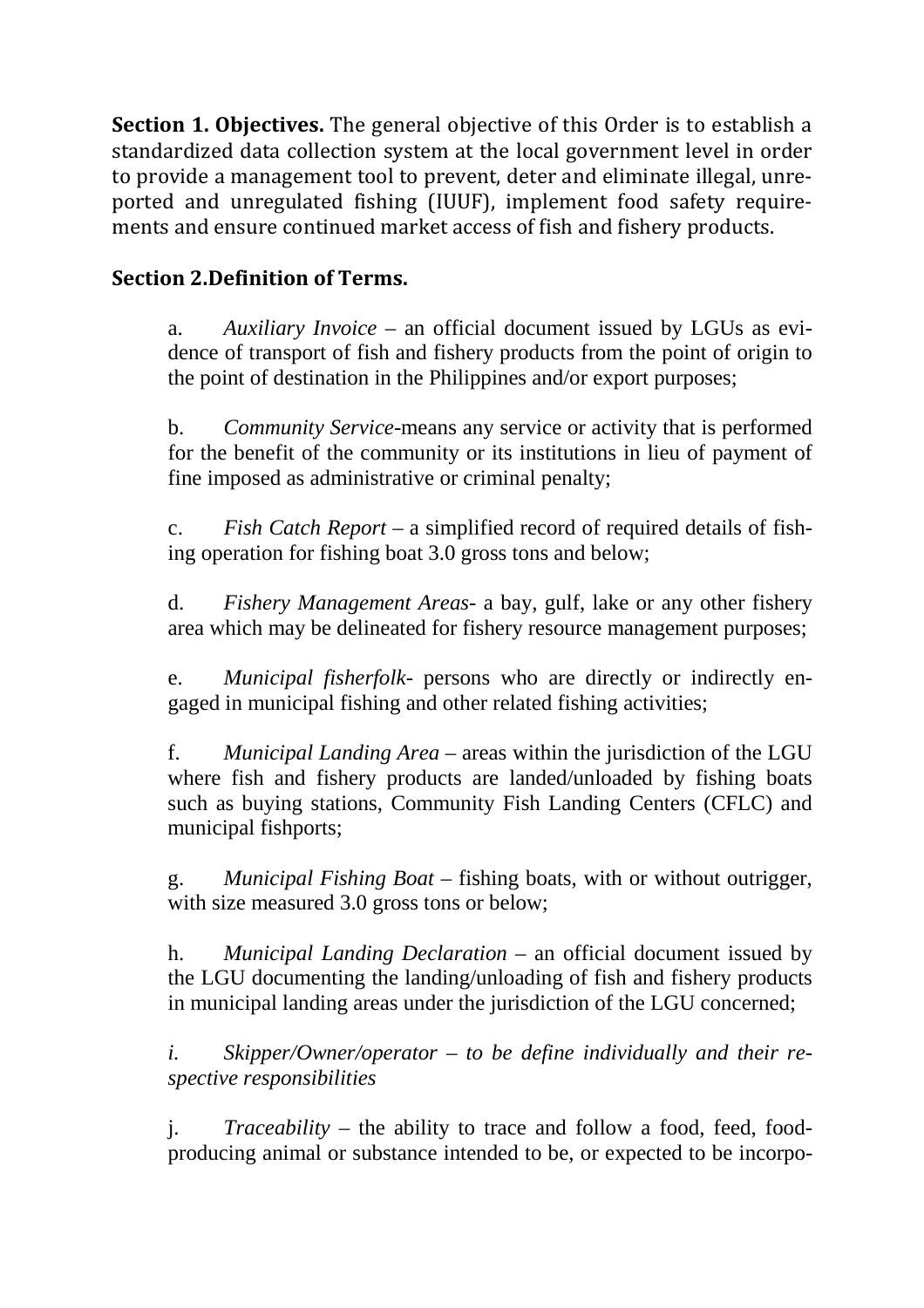rated into a food or feed, through all stages of production, processing and distribution.

**Section 3. Scope.** This Order covers municipal fishing boats, fishery products that are produce by municipal fishers and municipal landing areas under the jurisdiction of LGUs. This likewise includes some of the major ports that are managed by the Philippine Fisheries Development Authority (PFDA) where municipal fishing boats land. These major ports shall be identified by BFAR and PFDA.

**Section 4. Adoption of Catch Documentation System.**LGUs shall implement catch documentation system in accordance with this Joint DA-DILG Order to ensure traceability of fish and fishery products from the point of catch, unloading/landing of fish and transport of fish from their respective areas of jurisdiction to other areas in the Philippines. BFAR, civil society organizations (CSOs), the academe and fisherfolk organisations shall assist the LGUs in the development of catch documentation and traceability taking into account the objectives of this Order.

## **Section 5. Responsibilities of municipal fishing boat owners/skipper/operators.**

a. To register as municipal fisherfolk and their fishing boats in accordance with Executive Order No. 305 or their respective municipal ordinance;

b. To secure license to fish in the municipal waters from LGUs;

c. To report their catch in accordance with the municipal fisheries ordinance and guided by Annex 1 (Minimum Data Requirement) of this Order;

d. To unload in designated landing areas**.** The owner/ operator/skipper of municipal fishing boats shall unload their catch only in landing areas designated by the LGU concerned. Designated landing areas include buying stations, Community Fish Landing Centers (CFLC) or municipal fishports. In cases where there are no designated landing areas, the LGUs should designate an authorized person or organization to collect data catch.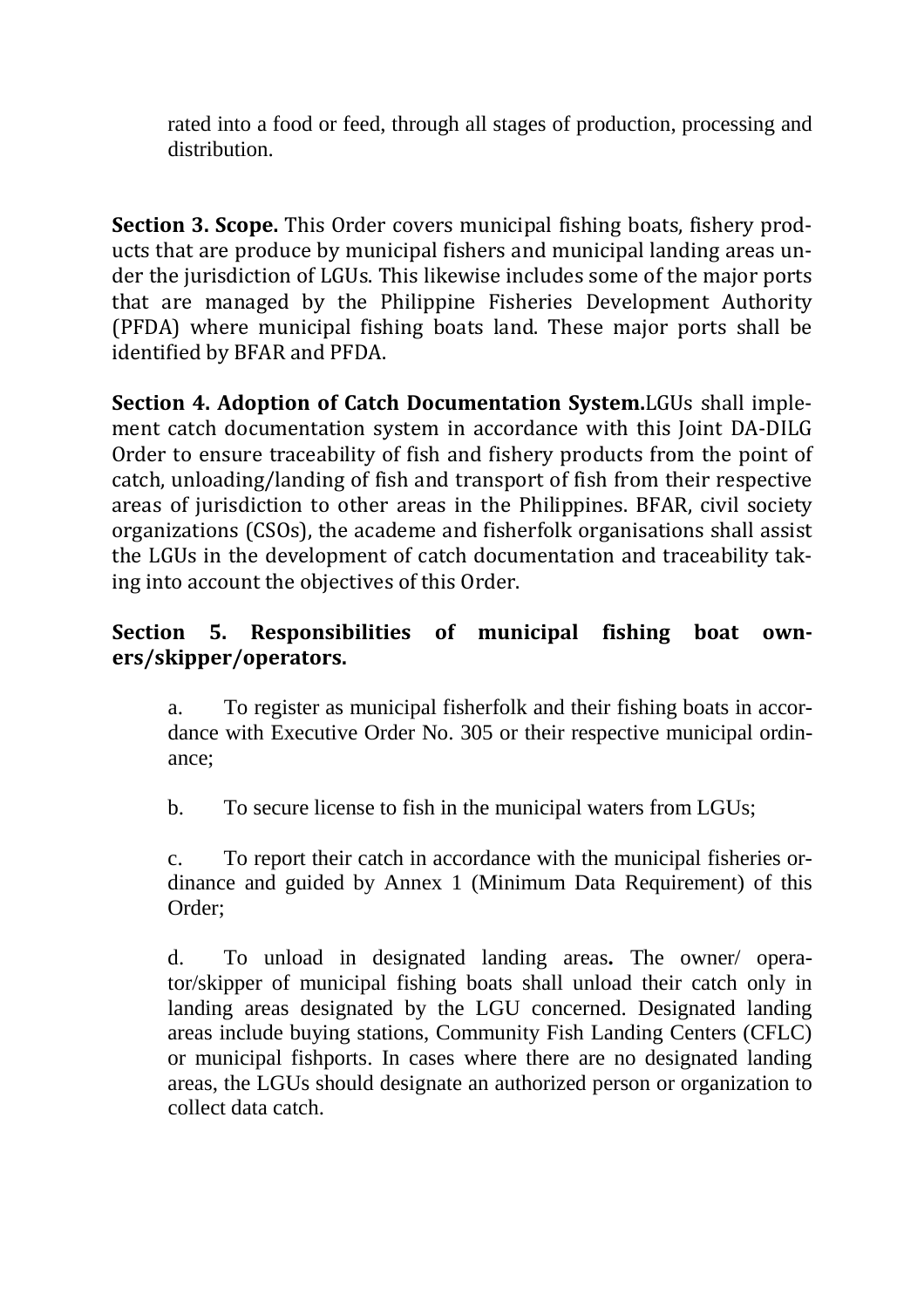# **Section 6. Responsibilities of Traders**

- a. To comply with the municipal fisheries ordinance and other fisheryrelated policies including securing permit to operate with concerned LGUs;
- b. To maintain an updated report of their operations and submit a monthly report to the LGU through the Municipal Agriculture Office;
- c. To secure or present auxillary invoice.

# **Section 7.Responsibilities of Local Government Units.**

a. To implement fisheries ordinance. Each LGU shall adopt fisheries ordinance/s consistent with the provisions of this Order and prior consultations with the Fisheries and Aquatic Resources Management Councils (FARMCs) and other stakeholders. It shall implement the same unilaterally or in cooperation with other LGUs, CSOs and academe concerned. The fisheries ordinance should be in conformity to RA 10654.

b. To issue fishing boat registration, municipal fishing license and auxiliary invoices for traceability purposes. For purposes of traceability of fish and fishery products, each LGU shall ensure that the following are implemented in their areas of jurisdiction:

i. Register and license fishing boats in their area of jurisdiction;

ii. Issue declaration of landing on all unloading of fish and fishery products;

iii. Issue auxiliary invoice for the transport of fish and fishery products from their area of jurisdiction to any point in the Philippines.

iv. Maintain an updated registry of fishing boats, licenses and gears and submit the monthly catch reports to the Provincial Fisheries Office

c. To monitor the unloading of fish in designated landing areas. Each LGU shall effectively monitor and document the unloading of all fish and fishery products in all landing areas under their jurisdiction. In cases where there are no designated landing sites, the LGU shall designate an authorized person to monitor and collect data on fish catch;

d. To provide assistance to fisherfolk on how to document their fish catch;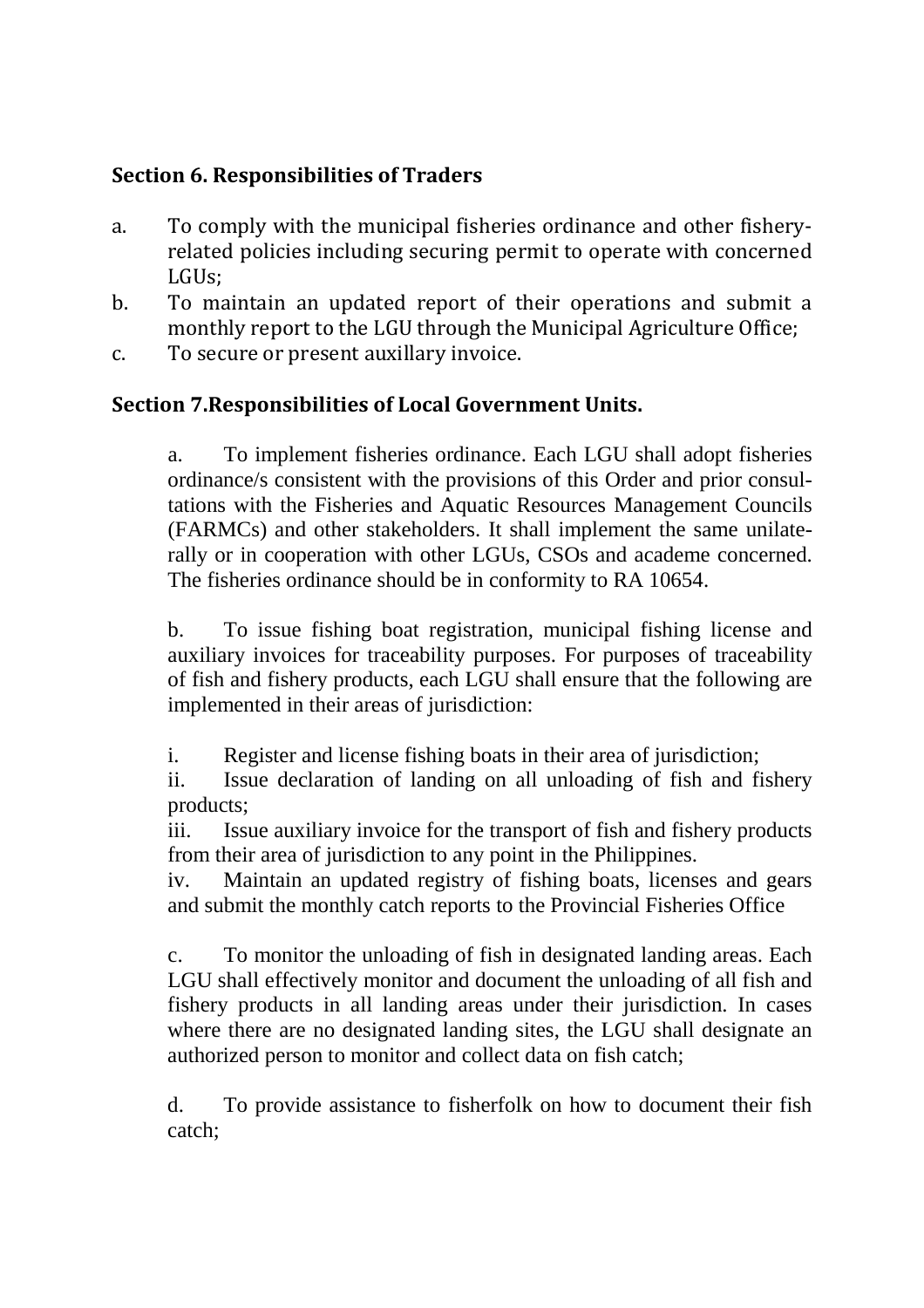e. To designate appropriate fish catch landing sites in consultation with DA-BFAR, FARMCs, fisherfolk and other stakeholders;

f. To issue business permits to fish traders/shippers and ensure that they comply with the reportorial requirements;

g. To feed back to the stakeholders and FARMCs the results of the catch documentation reports and establish appropriate management actions in consultation with scientific advisory group and the management body of the Fisheries Management Area (FMA), where the LGU is located

h. To implement management actions, after due consultation with the FARMCs and other stakeholders, that are determined based on the results of assessment (by BFAR) the catch documentation;

#### **Section 8.Responsibilities of Bureau of Fisheries and Aquatic Resources.**

a. To issue guideline on catch documentation system as mandated under R.A. No. 8550, as amended by R.A. No. 10654;

b. To provide technical assistance services**.** To ensure that market access requirements on catch documentation and traceability are complied with at the local/municipal level, the DA-BFAR shall continuously engage in dialogue or consultation with LGUs concerned and shall provide appropriate technical assistance. Technical assistance shall be in the form of the following, among others:

i. Capability building, especially in the training of staff of LGUs who shall handle the Catch Documentation System (CDS);

ii. Technology, where DA-BFAR shall recommend appropriate electronic CDS;

iii. Licensing and management of database of fishing boat (IT system)

c. To engage with supply chain actors**.** DA-BFAR to develop engagement plan shall provide assistance to the LGU concerns engage with other actors in the supply chain such as local buyers, processors and ex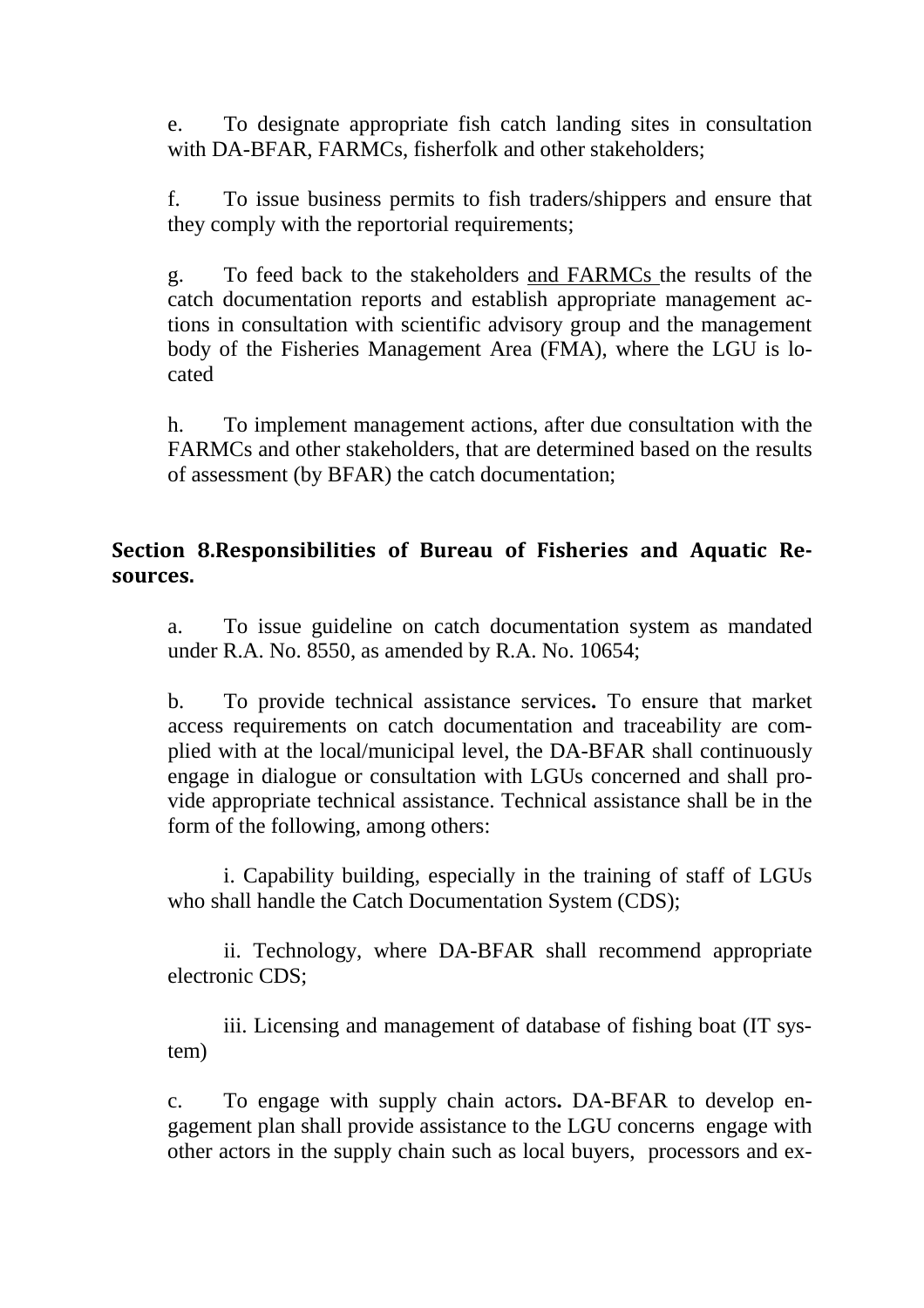porters to cooperate with the LGUs concerned in the implementation of catch documentation and traceability.

d. To implement trade-related measures. DA-BFAR shall implement trade-related measures taking into consideration Fisheries Administrative Order No. 238, which provides guideline for fishery export products to the European Union and any other requirements imposed by international and local markets;

e. To ensure the inter-operability of different data collection and information management system such as but not limited to Municipal Fisherfolk Registration (FishR), Boat Registration (BoatR) and the National Stocks Assessment Program (NSAP)

## **Section 9. Responsibilities of the DILG**

- a. To provide technical support to the LGUs particularly in the formulation of a model ordinance on CDTS;
- b. To assist in the dissemination of this Order to the LGUs and ensure compliance by LGUs.

# **Section 10. Process of CDTS**

### **Section 11. Monitoring and Evaluation**

**Section 12.Electronic Systems.**In case DA-BFAR adopts electronic catch documentation and traceability in the future for faster transactions, the DA-BFAR shall ensure that LGUs are properly trained to implement the same in their localities.

**Section 13.Repealing Clause.** All orders, rules and regulations, or parts thereof, which are inconsistent with this Order are hereby repealed or amended accordingly.

**Section 14.Effectivity Date.** This Order shall take effect fifteen (15) days after its publication in the Official Gazette and/or in one (1) newspaper of general circulation, and fifteen (15) days after registration with the Office of the National Administrative Register.

Issued this \_\_\_\_\_ day of \_\_\_\_\_\_\_\_\_\_\_\_\_\_\_\_\_ 2018 in Metro Manila, Philippines.